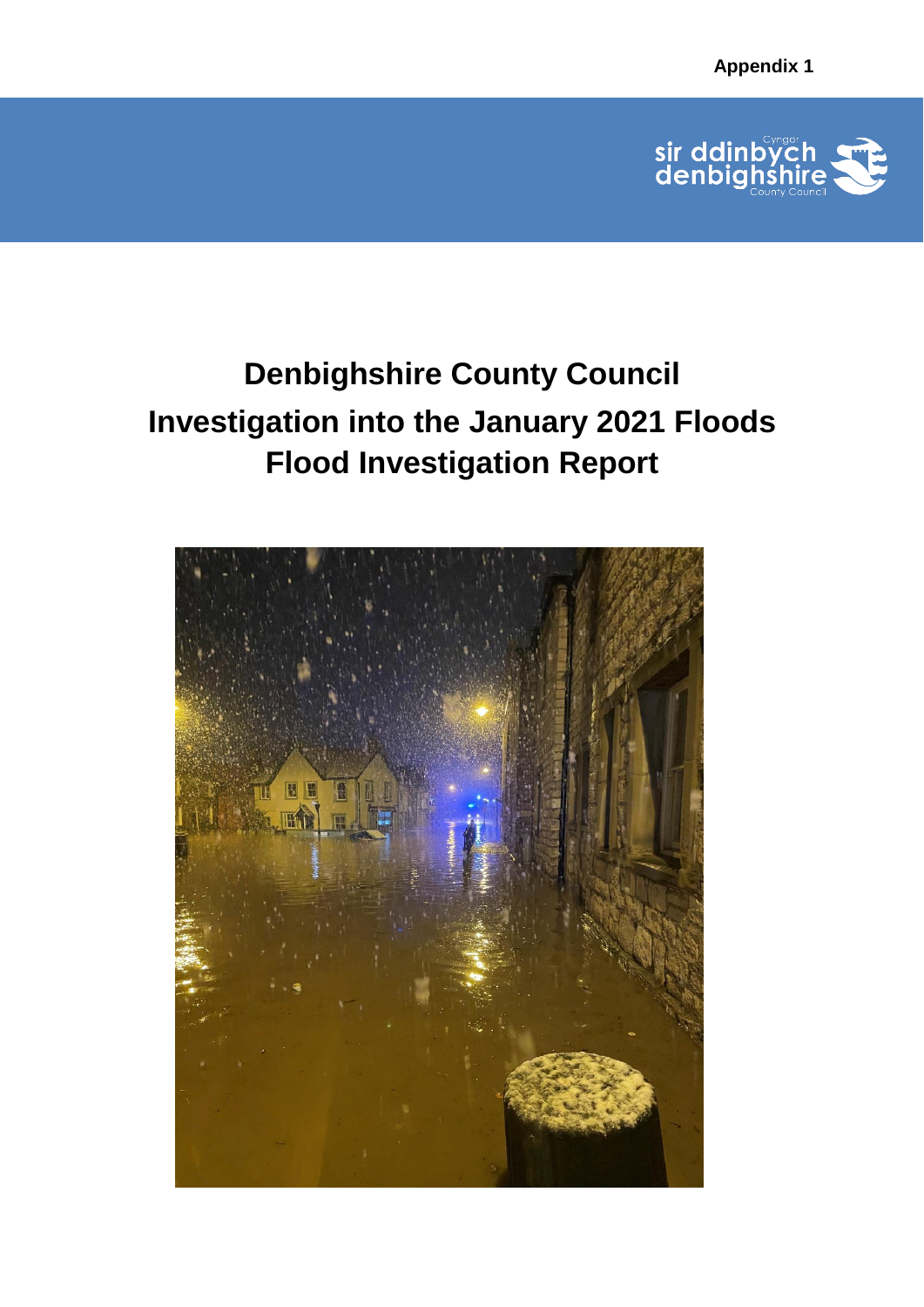# Contents

| 1     |  |
|-------|--|
| 1.2   |  |
| 1.3   |  |
| 2.0   |  |
| 2.1   |  |
| 2.1.1 |  |
| 2.1.2 |  |
| 2.1.3 |  |
| 2.1.4 |  |
| 2.1.5 |  |
| 2.1.6 |  |
| 2.1.7 |  |
| 2.1.8 |  |
| 2.2   |  |
| 2.2.1 |  |
| 2.2.2 |  |
| 2.2.3 |  |
| 2.2.4 |  |
| 2.2.5 |  |
| 2.2.6 |  |
| 2.2.7 |  |
| 2.2.8 |  |
| 2.2.9 |  |
|       |  |
|       |  |
|       |  |
|       |  |
|       |  |
| 3     |  |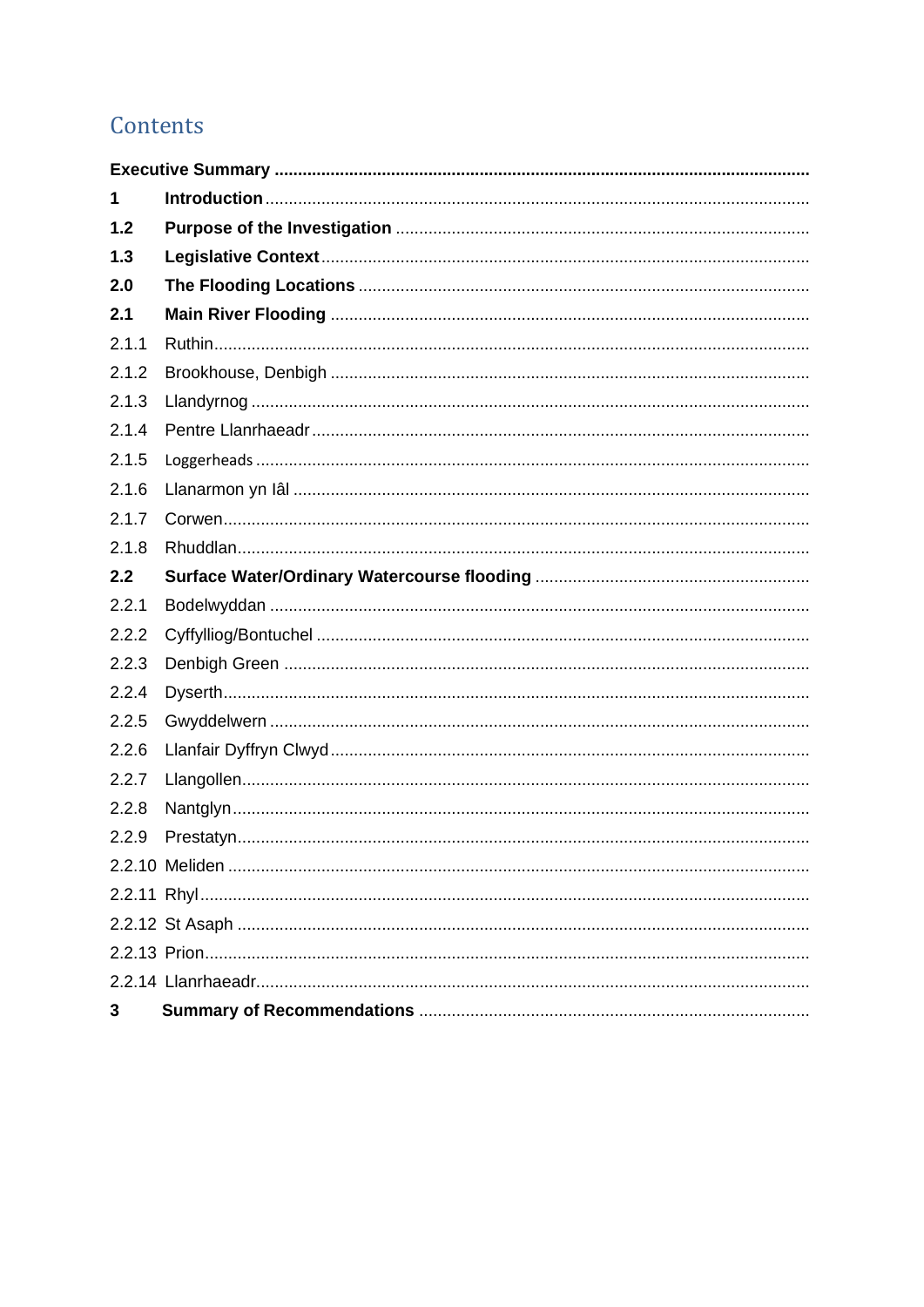#### <span id="page-2-0"></span>**Executive Summary**

Between 18<sup>th</sup> and 20<sup>th</sup> January 2021, Storm Christoph brought strong winds, heavy rain and snow, with the most intense rainfall occurring over North Wales and northern England, bringing localised flooding to many areas. The Met Office reported that 50 to 100mm of rain fell widely across Wales and north-west England, with over 100mm across upland areas of Wales.

Denbighshire experienced the effects of this Storm, with heavy and prolonged rain flooding around 67 homes and 6 businesses on the  $20<sup>th</sup>$  January. The majority of the flooding was from main river sources. Natural Resources Wales, as the relevant flood risk management authority for main rivers, has carried out its own flood investigations. Natural Resources Wales' flood investigation reports are included as appendices to this overarching investigation report.

The main communities affected by the Storm were Ruthin, Denbigh (Brookhouse), Llanrhaeadr, Llandyrnog, Llanynys, Dyserth, St.Asaph and Llanfair D.C. High river levels caused flooding of properties at Ruthin and Denbigh (Brookhouse), with a small number of isolated properties being flooded at Llanarmon yn Iâl, Rhuddlan, Loggerheads, Llanrheaedr and Llandyrnog. Surface water and ordinary watercourse flooding also affected numerous locations across the County, with properties flooded at Llanynys, Corwen, Llanfair DC, Dyserth, St Asaph.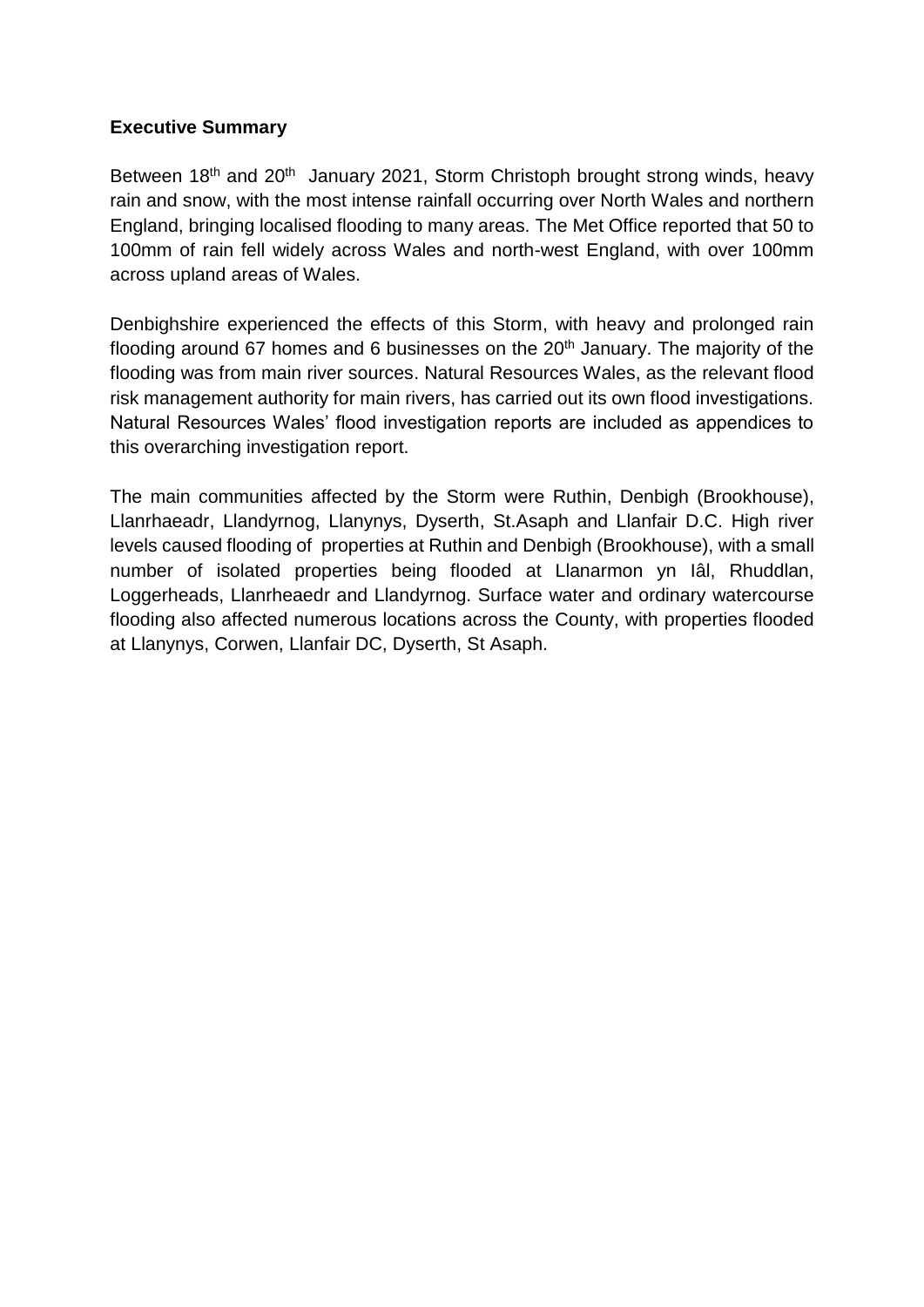#### <span id="page-3-0"></span>**1 Introduction**

#### **1.1 Background to the Flood Event**

Storm Christoph brought exceptionally wet weather to North Wales from 18th to 20<sup>th</sup> January and was one of the wettest 3-day periods on record.

Figure 1 below shows area-average daily rainfall totals across north-west England and North Wales from September 2020 to January 2021. This region experienced three consecutive very wet days from 18 to 20 January with area-average rainfall totals of 18.2mm, 35.7mm and 25.5mm – overall 79.4mm making this provisionally the wettest 3-day period on record for this region in a series from 1891 – marginally wetter than 3 to 5 December 2015 (78.2mm) – the latter including the recordbreaking rainfall from storm Desmond.(Met Office, 2021).





It is in this context that the flooding that affected communities in Denbighshire on 20th January must be viewed. For example, Ruthin recorded 76.4 mm of rain over the four

Days from 18<sup>th</sup> to 21<sup>st</sup> January, which is more than the long-term monthly average for that Month (*Natural Resource Wales, 2021*).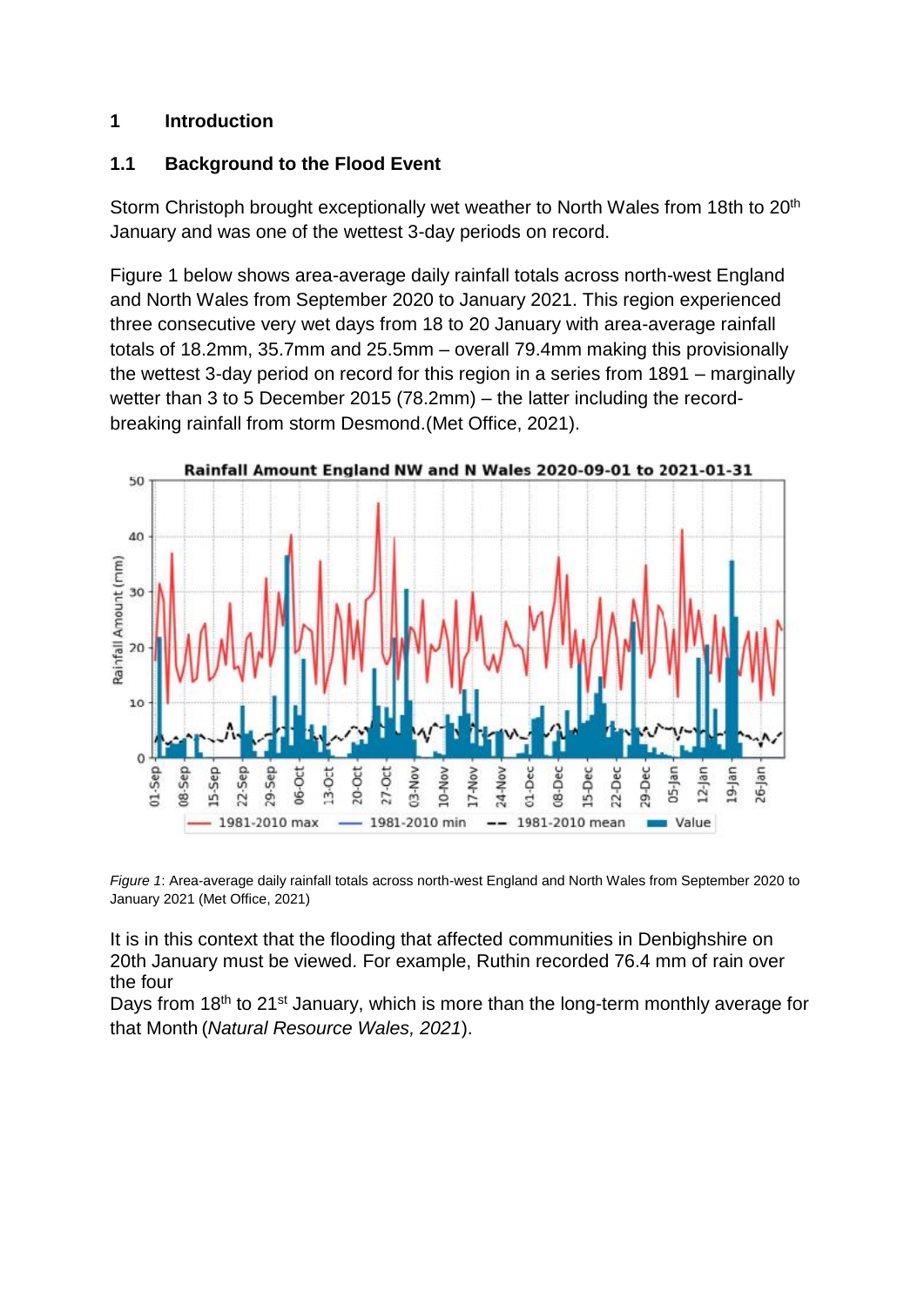#### <span id="page-4-0"></span>**1.2 Purpose of the Investigation**

The purpose of this investigation report is to address the following key questions:

- Why did the flooding happen?
- How likely it is for that scale of flooding to happen again?
- What improvement actions are needed to ensure flood risk in the County is appropriately managed in future?

## <span id="page-4-1"></span>**1.3 Legislative Context**

Denbighshire County Council, as a Lead Local Flood Authority, has a duty under Section 19 of the Flood and Water Management Act to investigate flooding in its area.

The Act states:

- (1) On becoming aware of a flood in its area, a lead local flood authority must, to the extent that it considers it necessary or appropriate, investigate:
- (a) which risk management authorities have relevant flood risk management functions, and
- (b) whether each of those risk management authorities has exercised, or is proposing to exercise, those functions in response to the flood
- (2) Where an authority carries out an investigation under subsection (1) it must:
- (a) publish the results of its investigation, and
- (b) notify any relevant risk management authorities.

The main sources of flooding during the January 2021 event were the River Clwyd River Ystrad and River Alyn. These are classified as main rivers and the responsibility for the detailed investigation of each flood location rests with Natural Resources Wales. There were five separate locations affected by main river flooding. These ranged from large communities, such as Ruthin and Denbigh (Brookhouse), to individual isolated properties within the Llandyrnog, Llanrheadr and Llanarmon yn Iâl Communities.

There was also some localised surface water flooding experienced at Llanynys, Llanfair D.C, St.Asaph, Bodelwyddan and Dyserth Communities, with the latter Community also experiencing flooding from the section of oridinary watercourse Known as Afon Ffyddion . The responsibility for the investigation of these events rests with Denbighshire County Council as the Lead Local Flood Authority.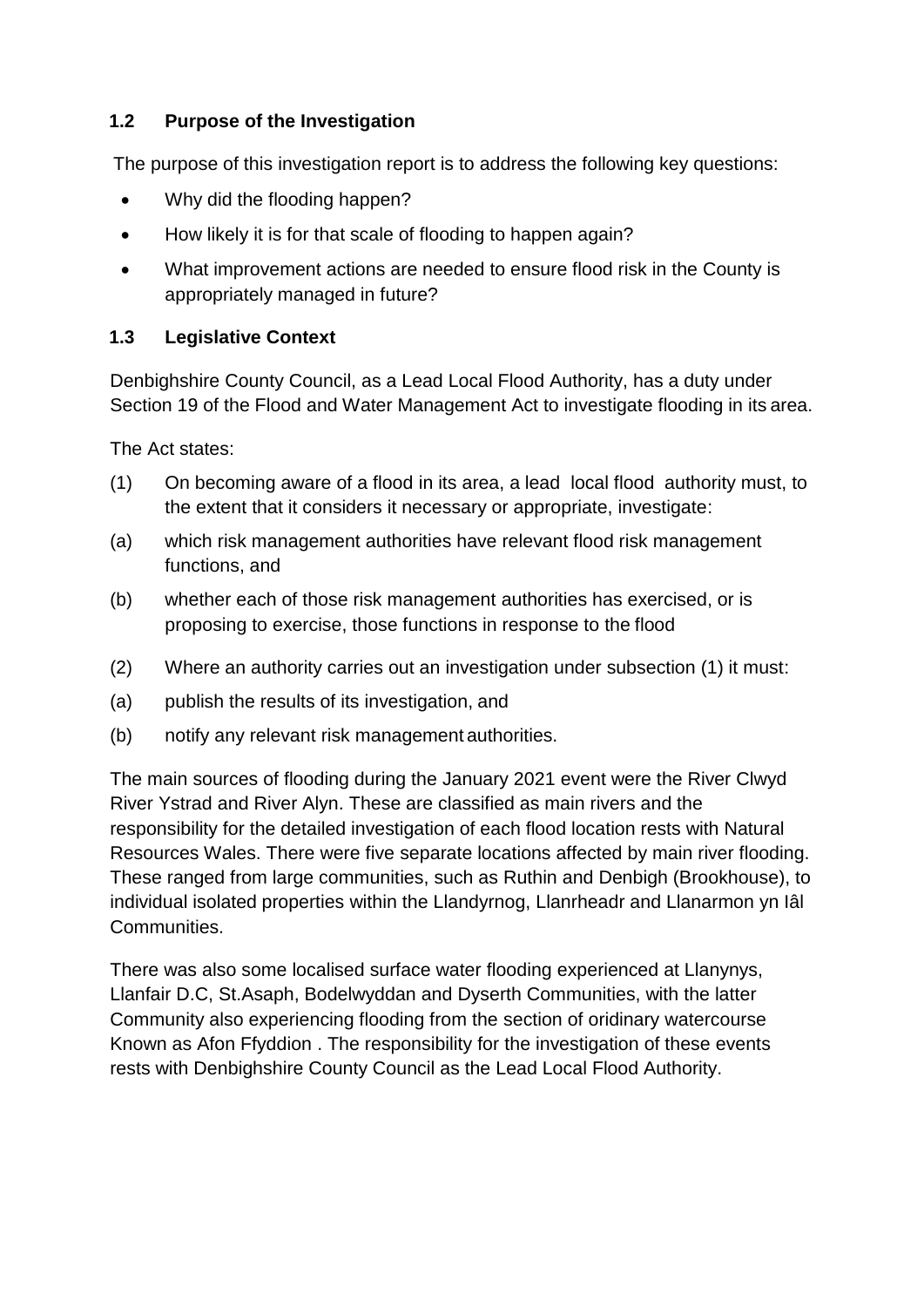#### <span id="page-5-0"></span>**2 The Flooding Locations**

There were more than fifteen flood locations across the county. For the purposes of this report, the flooding details for each location have been arranged by flood source, that is, main river and surface water/watercourse flooding.

#### <span id="page-5-1"></span>**2.1 Main River flooding**

#### **2.1.1 Ruthin**

An Investigation carried out by Natural Resources Wales has identified that the River Clwyd overtopped its banks, causing flooding of 22 residential/commercial properties at.Mill Street & Clwyd Street. A single property at Maes Ffynnon was also flooded.

Because the River Clwyd is a main river, the responsibility to investigate the flooding at Ruthin lies with Natural Resources Wales. A copy of its Flood Investigation Report for Ruthin can be found as an appendix to this report.

Considering the three key questions to be addressed by the investigation:

#### **Why did the flooding happen?**

Storm Christoph brought several days of rain to the UK between 18<sup>th</sup> and 21<sup>st</sup> January 2021. Natural Resource Wales' Brynhyfryd rain gauge recorded 76.4 mm of rain over four days, which is more than the long-term monthly average. As a consequence, levels in the River Clwyd through Ruthin (recorded at Pont Howkin gauging station) began to rise steadily from around midnight on 18th January, peaking at 7:30 pm on 20<sup>th</sup> January. This caused the River Clwyd to overtop the Cae Ddol flood defence embankment, flooding areas of Mill Street and Clwyd Street. In addition, the areas around Maes Ffynnon estate and Park Place/Mwrog Street were also affected by floodwater from the River Clwyd.

#### **How likely it is for that scale of flooding to happen again?**

Natural Resources Wales is currently reviewing the standard of protection provided by its flood defences at Ruthin. As a temporary measure, Natural Resources Wales has used sand bags to increase the height of the Cae Ddol embankment to a level which should provide an increased standard of protection for properties on Mill Street and Clwyd Street.

#### **What improvement actions are needed to ensure flood risk in the County is appropriately managed in future?**

In its report, Natural Resources Wales makes the following recommendations:

Recommendation 1.1 - Review performance of the Ruthin flood alleviation scheme using the new survey data to update the existing flood hydrological model for Ruthin. This will also allow a look at the impacts of climate change.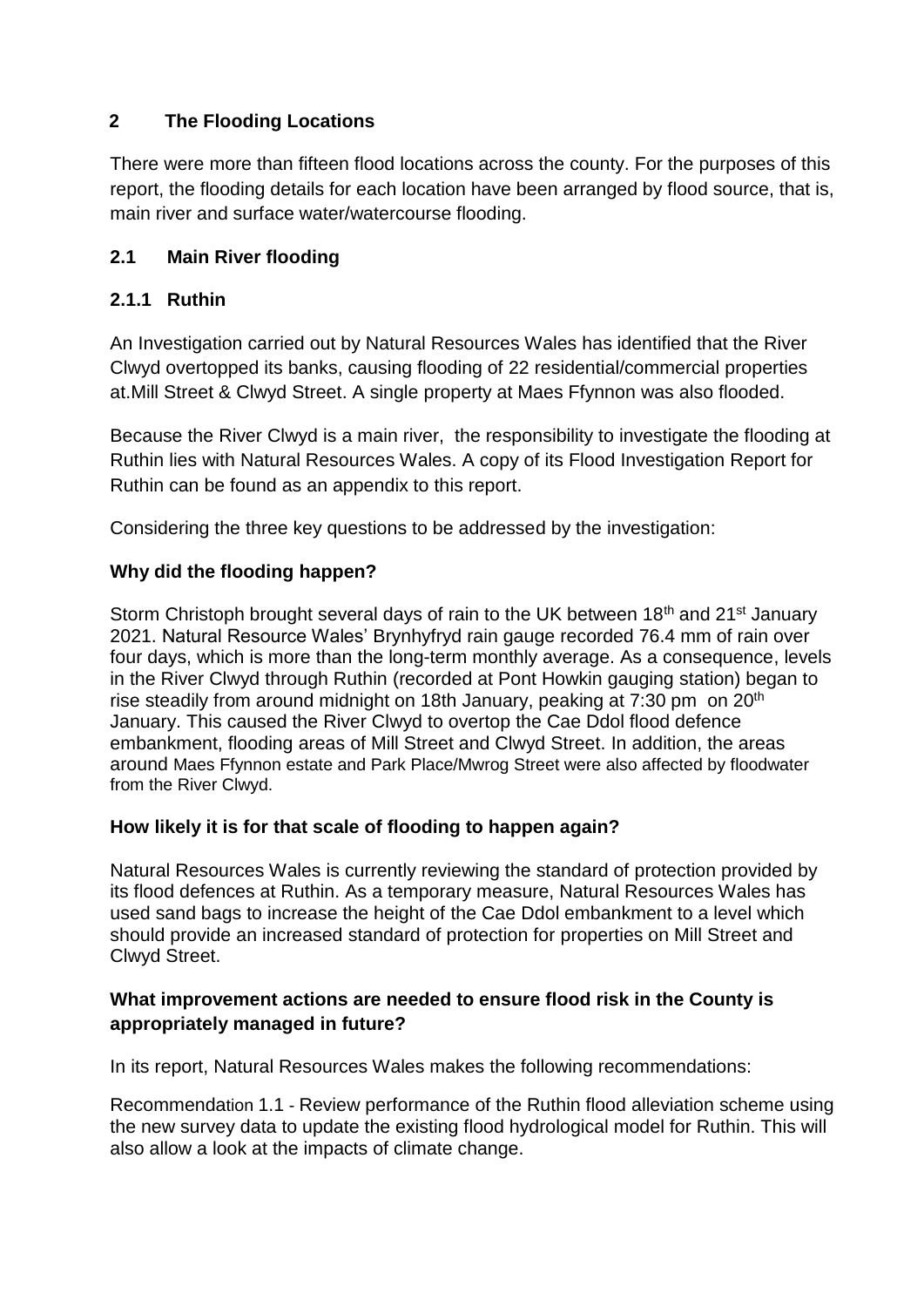Recommendation 1.2 – Use the new survey information of defence crest levels to check current flood warning thresholds / trigger levels.

Recommendation 1.3 – If required, following the modelling, Natural Resources Wales should undertake an initial assessment to identify ways to further reduce the risk of flooding through Ruthin and/or improve the standard of protection of flooding from the River Clwyd

Recommendation 1.4 - Natural Resources Wales and DCC to work together to improve community engagement, giving consideration to a possible Community Flood Plan, and the establishment of a Flood Partnership Group.

Recommendation 1.5 – Natural Resources Wales to consider developing a flood forecasting model for Ruthin.

#### <span id="page-6-0"></span>**2.1.2 Brookhouse, Denbigh**

The investigation carried out by Natural Resource Wales has identified that the River Ystrad overtopped its banks, causing flooding of up to 8 properties (5 confirmed, 3 suspected) at Brookhouse Terrace. A copy of the flood inecstigation report can be found as an appendix to this report.

Considering the three key questions to be addressed by the investigation:

#### **Why did the flooding happen?**

The flooding was caused by the River Ystrad overtopping its banks, although this was not directly as a result of the prolonged rain, since the actual amount of rainfall for this area was modest, but coupled with heavily saturated conditions within the Ystrad catchment, this resulted in notable flooding impacts to the residents of Brookhouse.

#### **How likely it is for that scale of flooding to happen again?**

There is insufficient information available to determine the precise scale of the event. However, Natural Resources Wales's flood map shows that the properties would flood in a 1 in 100 chance event.

#### **What improvement actions are needed to ensure flood risk in the County is appropriately managed in future?**

The Flood Investigation Report carried out following flooding on 9th Feb 2020 made several proposals. To date no progress has been made in considering/actioning these. Natural Resources Wales' 2021 addendum report does not propose additional actions to those recommendaed in 2020, but the following observations are made:

#### **09/02/2020 Proposal: "***NRW to consider the viability of the implementation of a river level monitoring site on the Afon Ystrad to assist in earlier warning issued to residents.***"**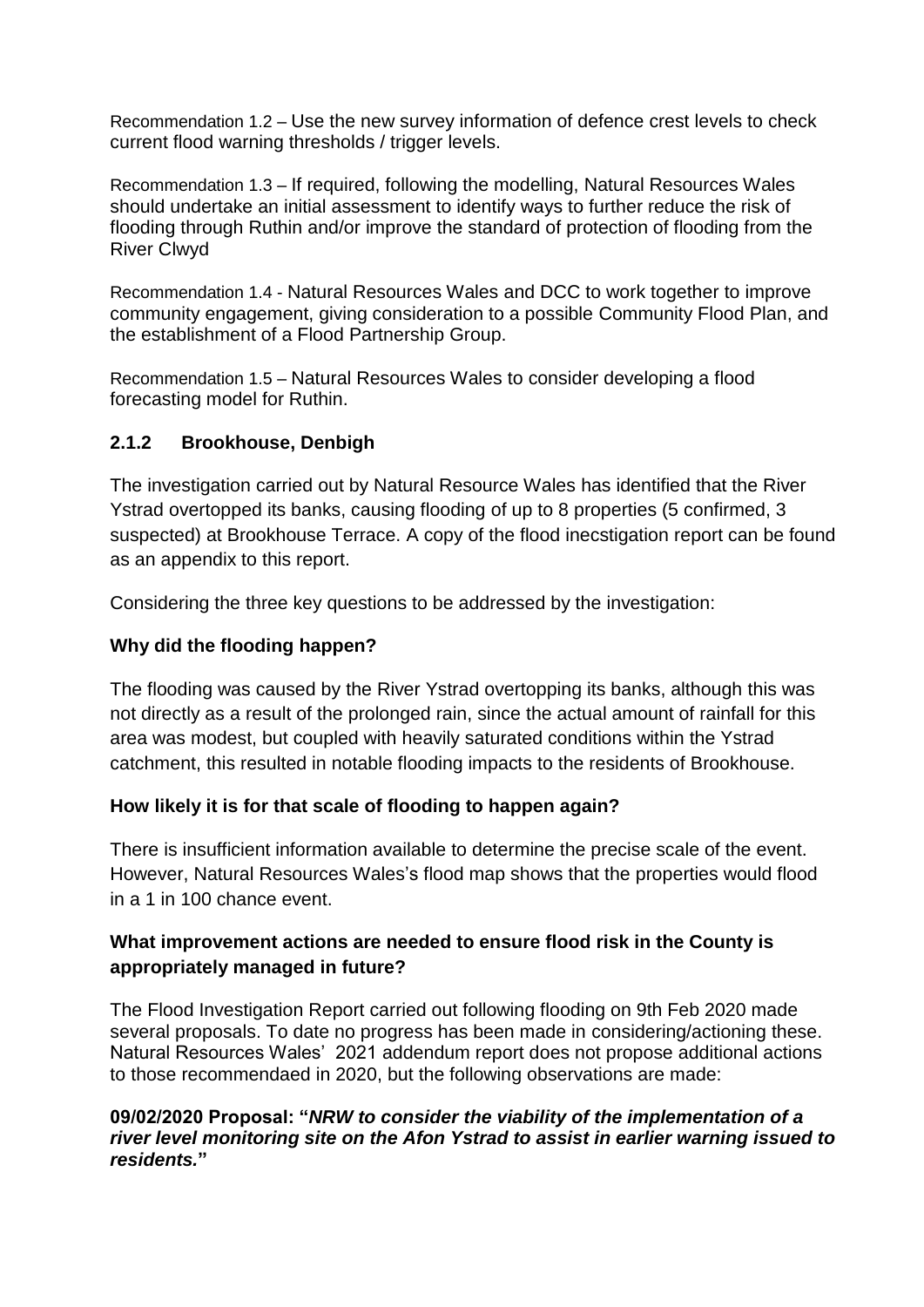• Consideration of the ability to provide improved warning and informing to residents, allowing additional time to prepare for flooding, could provide significant betterment at this location.

#### **09/02/2020 Proposal: "***NRW to review the hydraulic modelling to take into account the findings of this 2020 flood investigation report.***"**

 • Whilst including up to date hydrological and topographical datasets will increase confidence in the understanding of risk to the community of Brookhouse, this will most likely confirm the existing understanding and mechanisms of flooding. Consideration of improved warning and informing services to the community may result in more timely provision of service improvements at this location.

# **2.1.3 Llandyrnog**

Two isolated properties were affected when the River Clwyd overtopped its banks. One property had individual property protection, but given the scale of the event, it wasn't effective in preventing extensive internal flooding.

Considering the three key questions to be addressed by the investigation:

## **Why did the flooding happen?**

The flooding was caused by heavy, prolonged rainfall falling on saturated ground which resulted in the River Clwyd overtopping its banks at multiple locations.

## **How likely it is for that scale of flooding to happen again?**

Whilst no information is available regarding the severity of the flood event at this location, rainfall levels were some of the highest recorded in the Clwyd catchment for this time of year, therefore the likelihood of that scale of flooding happening again is low. The River Clwyd has no formal flood defences at this location, which means that a flood could occur with less than a 1 in 100 chance.

## **What improvement actions are needed to ensure flood risk in the County is appropriately managed in future?**

It is unlikely that formal flood defences would be cost effective to defend a small number of isolated properties, which already have individual property protection installed. Natural Resources Wales continues to have discussions with affected residents regarding measures that can be carried out to reduce the risk and impacts of flooding. In addition, the Council is in discussions with residents regarding possible improvements to highway drainage in the area.

## <span id="page-7-0"></span>**2.1.4 Pentre Llanrhaeadr**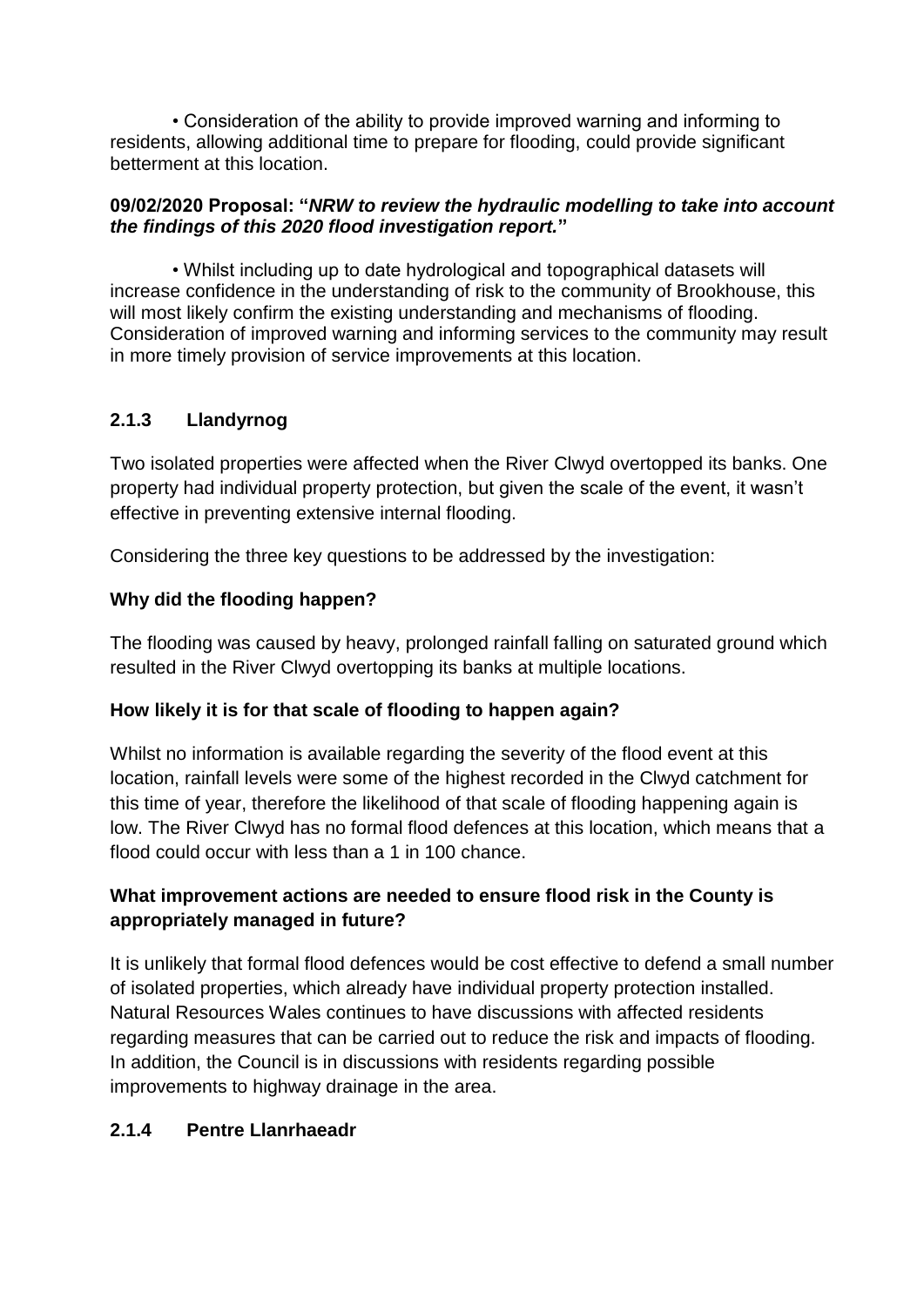Two properties were flooded from the River Nant Mawr, which over-topped its banks due to the heavy prolonged rain from the  $18<sup>th</sup>$  to  $20<sup>th</sup>$  January. However, one of the properties also suffered from surface water flooding from the public highway.

Considering the three key questions to be addressed by the investigation:

## **Why did the flooding happen?**

The flooding occurred due to the River Nant Mawr overtopping its banks following three days of heavy and prolonged rain.

Flooding to one property, located adjacent to the river in the village itself was possibly exacerbated by blockages in the river channel. A second property was also affected by the over-topping of the River Nant Mawr, and in addition suffered surface water flooding from the public highway.

#### **How likely it is for that scale of flooding to happen again?**

No detailed information is available, however rain gauge data suggests that this was an extreme rainfall event, so the likelihood of this scale of flooding happening again at this location is statistically low.

## **What improvement actions are needed to ensure flood risk in the County is appropriately managed in future?**

It might be possible to reduce flood risk by locally raising the height of the river bank adajacent to the first property referred to above. This work would require consent from Natural Resources Wales. It is also recommended that vegetation maintenance is considered, which might improve the capacity of the channel.

Carry out a survey of the river channel upstream and downstream of the flood location to check for any blockages / channel restrictions that may impact upon flow capacity.

Denbighshire County Council are to investigate possibility of carrying out a highway drainage improvement scheme to reduce the risk of surface water flooding.

## **2.1.5 Loggerheads**

Considering the three key questions to be addressed by the investigation:

#### **Why did the flooding happen?**

Flooding occurred due to the River Alyn overtopping its banks following three days of heavy rain.

#### **How likely it is for that scale of flooding to happen again?**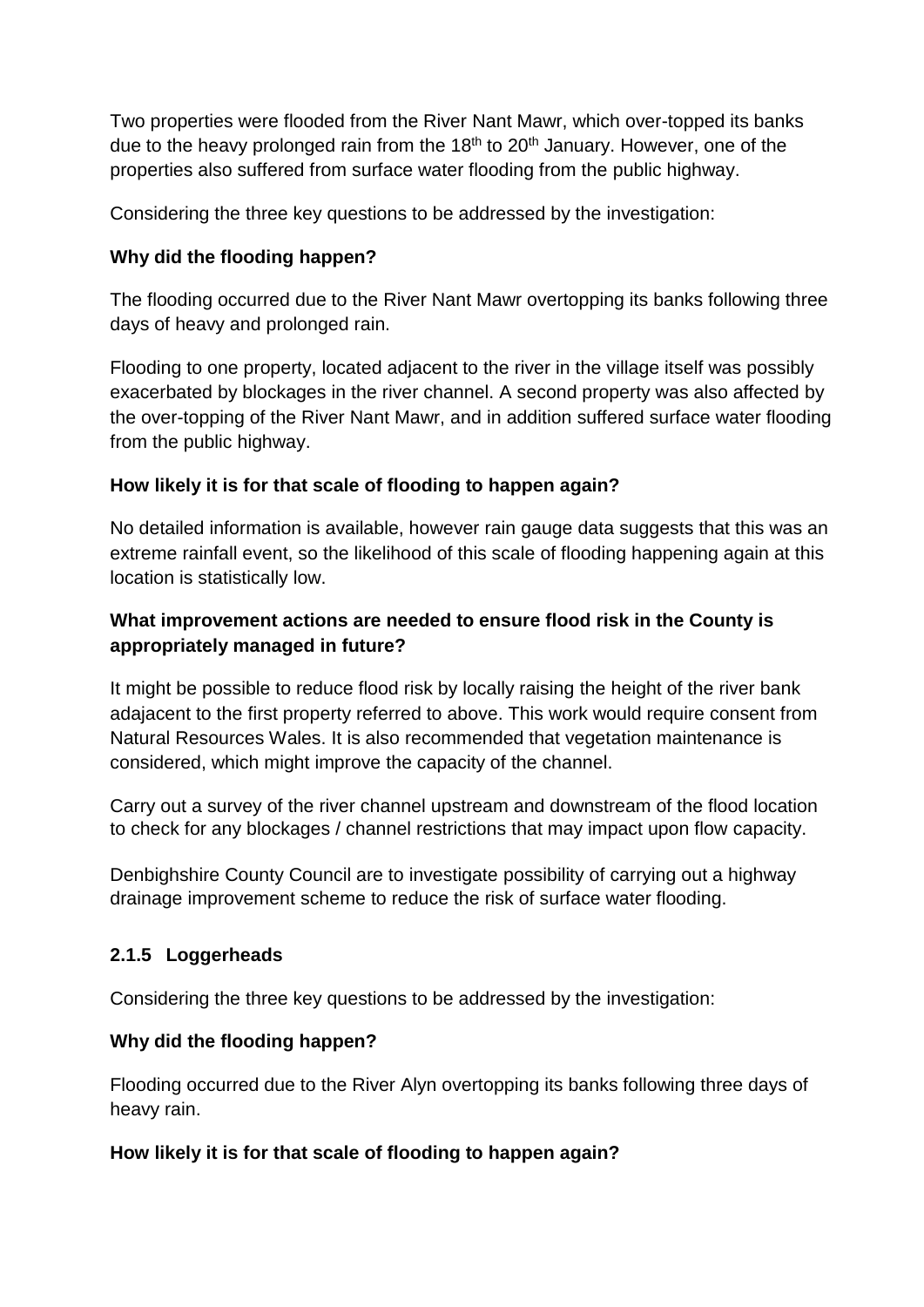No detailed information is available, however rain gauge data suggests that this was an extreme rainfall event, so the likelihood of this scale of flooding happening again at this location is statistically low.

#### **What improvement actions are needed to ensure flood risk in the County is appropriately managed in future?**

Natural Resources Wales should work with Denbighshire County Council Countryside Services section to investigate possible measures to reduce flood risk during extreme rainfall events.

## **2.1.6 Llanarmon yn Iâl**

Considering the three key questions to be addressed by the investigation:

#### **Why did the flooding happen?**

Flooding occurred due to the River Alyn overtopping its banks following three days of heavy rain.

#### **How likely it is for that scale of flooding to happen again?**

No detailed information is available, however rain gauge data suggests that this was an extreme rainfall event, so the likelihood of this scale of flooding happening again at this location is statistically low.

#### **What improvement actions are needed to ensure flood risk in the County is appropriately managed in future?**

Natural Resources Wales should investigate whether improvement measures can be put in place to reduce flood risk during extreme rainfall events.

## **2.1.7 Corwen**

Considering the three key questions to be addressed by the investigation:

#### **Why did the flooding happen?**

A single property flooded as a consequence of the River Dee overtopping its banks following prolonged heavy rainfall.

#### **How likely it is for that scale of flooding to happen again?**

No detailed information is available, however rain gauge data suggests that this was an extreme rainfall event, so the likelihood of this scale of flooding happening again at this location is statistically low.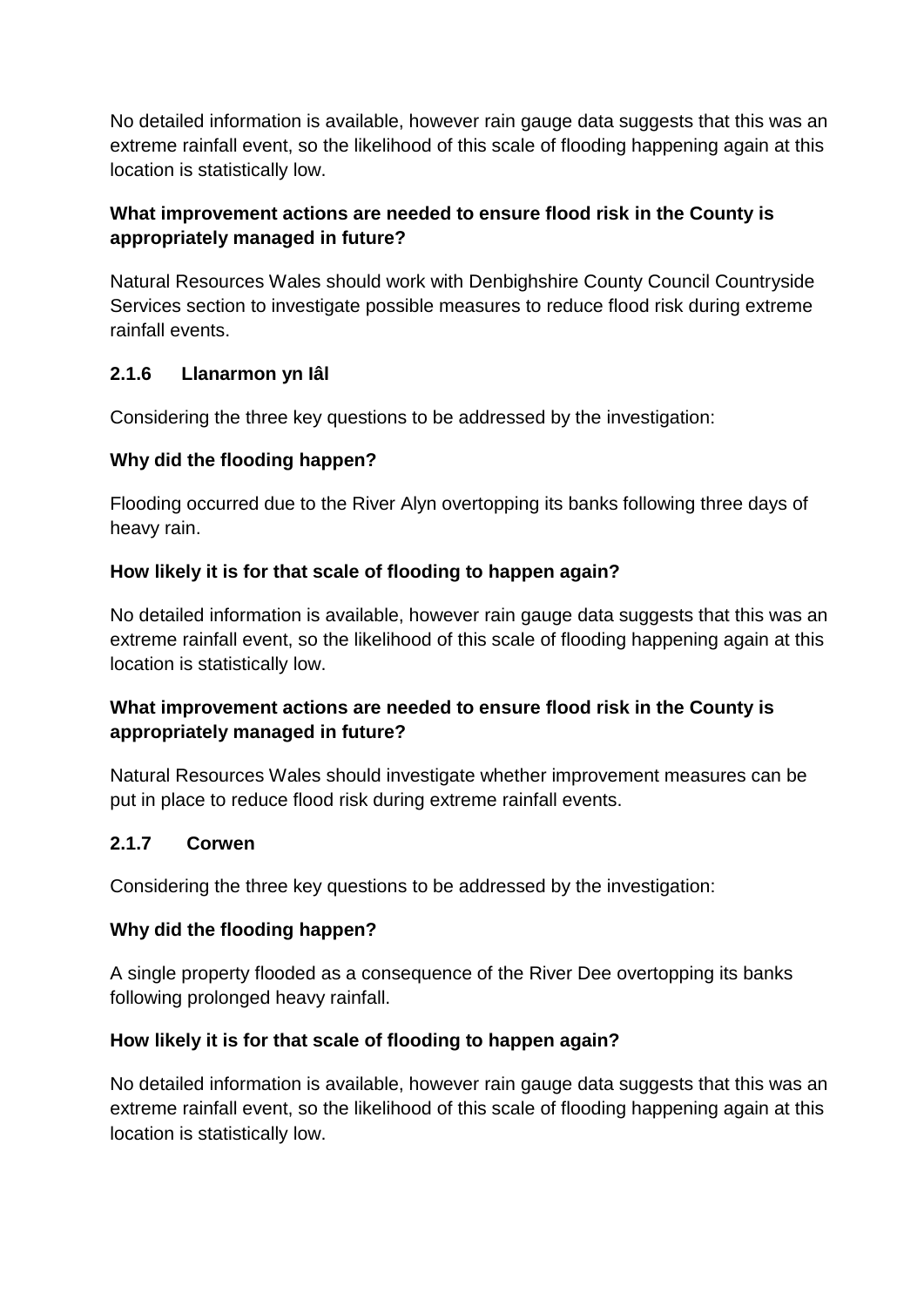## **What improvement actions are needed to ensure flood risk in the County is appropriately managed in future?**

Natural Resources Wales should investigate whether improvement measures can be put in place to reduce flood risk during extreme rainfall events.

#### **2.1.8 Rhuddlan**

Considering the three key questions to be addressed by the investigation:

#### **Why did the flooding happen?**

The local watercourse and surface water drainage system in the vicinity of Pont Robin, Rhuddlan, became overwhelmed following a prolonged period of heavy rainfall, leading to flooding of a single property.

#### **How likely it is for that scale of flooding to happen again?**

No detailed information is available, however rain gauge data suggests that this was an extreme rainfall event, so the likelihood of this scale of flooding happening again at this location is statistically low.

## **What improvement actions are needed to ensure flood risk in the County is appropriately managed in future?**

It is recommended that Natural Resources Wales investigates whether improvements can be made to the main river watercourse at Pont Robin to improve capacity during extreme rainfall events.

#### **2.2 Surface Water/Ordinary Watercourse Flooding**

#### **2.2.1 Bodelwyddan**

## **Why did the flooding happen?**

Watercourses to the south of Tyn y Borth crossroads, A547 (Rhuddlan Road) became overwhelmed due to prolonged heavy rainfall, leading to flooding of three properties.

#### **How likely it is for that scale of flooding to happen again?**

No detailed information is available, however rain gauge data suggests that this was an extreme rainfall event, so the likelihood of this scale of flooding happening again at this location is statistically low.

# **What improvement actions are needed to ensure flood risk in the County is appropriately managed in future?**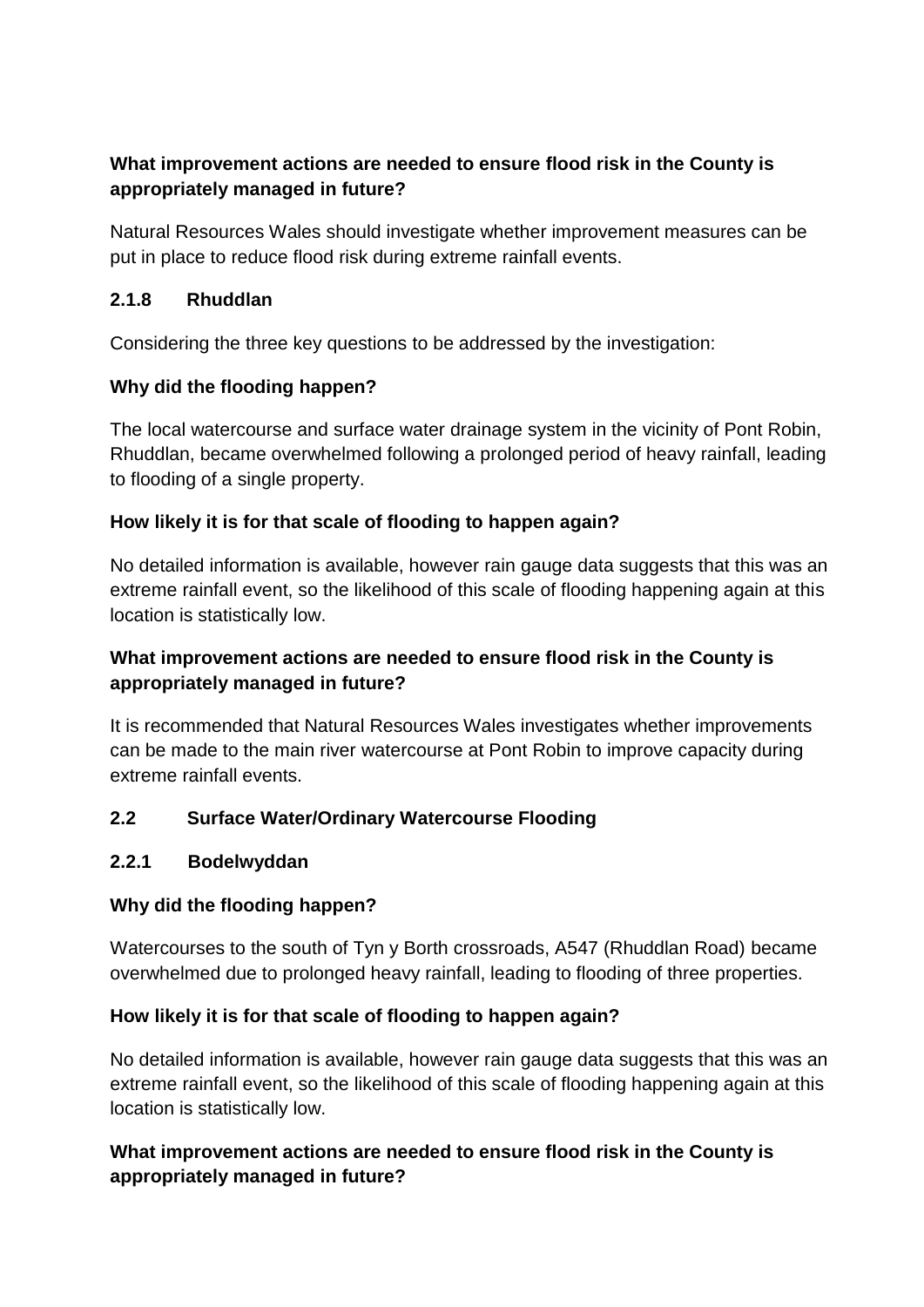The drainage system in the area comprises a main river, ordinary watercourses and highway drainage. A solution to reduce flood risk is likely to be difficult to achieve, given the complex interactions between the various systems during extreme rainfall events. Nevertheless, it is recommended that natural Resources Wales and Denbighshire County Council work together with landowners to investigate whether improvements can be made.

# **2.2.2 Cyffylliog/Bontuchel**

# **Why did the flooding happen?**

At Bontuchel, one property flooded as a consequence of a culvert which became blocked due to debris being carried downstream during heavy rainfall. In Cyffylliog, a property was affected by groundwater flooding, again due to prolonged heavy rainfall.

# **How likely it is for that scale of flooding to happen again?**

The risk of flooding due to blockages that occur due to debris being carried downstream during extreme rainfall events is difficult to determine. There is no recorded history of groundwater flooding at Cyffylliog. The future liklehood of groundwater flooding is also difficult to determine.

# **What improvement actions are needed to ensure flood risk in the County is appropriately managed in future?**

Denbighshire County Council should investigate whether measures can be put In place to reduce the risk of a culvert blockage. The owner of the Cyffylliog property has been provided with advice regarding possible measures to reduce the likelihood and impacts of groundwater flooding.

## **2.2.3 Denbigh Green**

## **Why did the flooding happen?**

A single property was flooded from the public highway due to extremely heavy rainfall which overwhelmed the highway drainage system. It is possible that a partial blockage of the drainage system occurred during the rainfall event.

## **How likely it is for that scale of flooding to happen again?**

Highway drainage systems are designed to deal with heavy rainfall, but there will always be a possibility that they will be overwhelmed during an extreme rainfall event.

## **What improvement actions are needed to ensure flood risk in the County is appropriately managed in future?**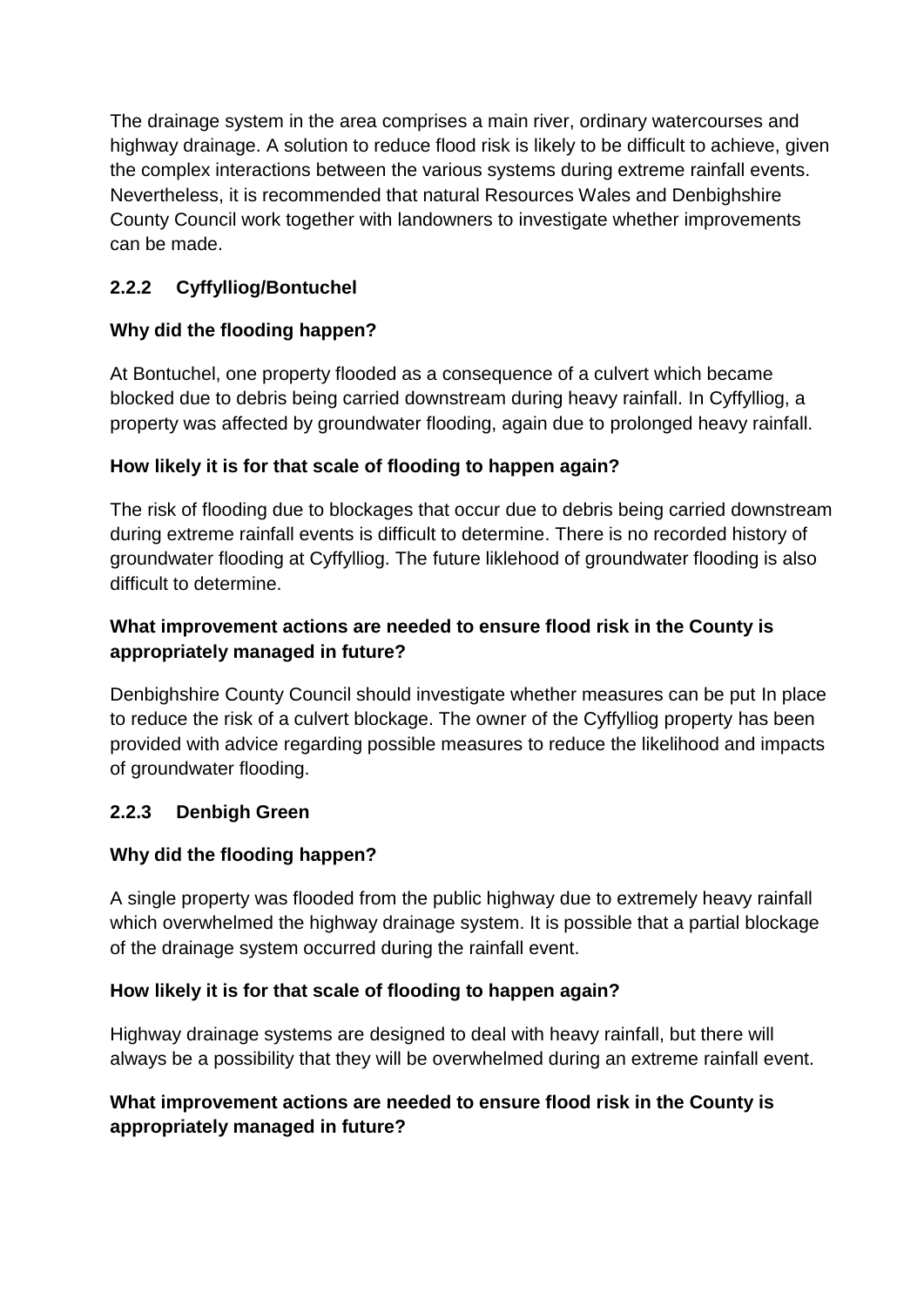The highway gullies have been checked and cleaned. There are no recommended improvement actions at this location.

# **2.2.4 Dyserth**

# **Why did the flooding happen?**

In total, seven properties flooded at Dysert; five due to the Afon Ffyddion overtopping its banks and flood defences, and two due to surface water. The flooding occurred following a prolonged period of heavy rainfall.

## **How likely it is for that scale of flooding to happen again?**

No detailed information is available, however rain gauge data suggests that this was an extreme rainfall event, so the likelihood of this scale of flooding happening again at this location is statistically low.

# **What improvement actions are needed to ensure flood risk in the County is appropriately managed in future?**

Denbighhsire County Council is in the process of developing a flood risk management scheme for Dyserth, which will reduce the likelihood of flooding during a similar rainfall event.

## **2.2.5 Gwyddelwern**

# **Why did the flooding happen?**

A single property was flooded due to surface water runoff from the Public highway during a period of exceptionally heavy rainfall.

## **How likely it is for that scale of flooding to happen again?**

Highway drainage systems are designed to deal with heavy rainfall, but there will always be a possibility that they will be overwhelmed during an extreme rainfall event.

# **What improvement actions are needed to ensure flood risk in the County is appropriately managed in future?**

Denbighshire County Council will investigate whether improvements can be made to the highway darianage system to reduce the risk if floding in future.

# **2.2.6 Llanfair Dyffryn Clwyd**

## **Why did the flooding happen?**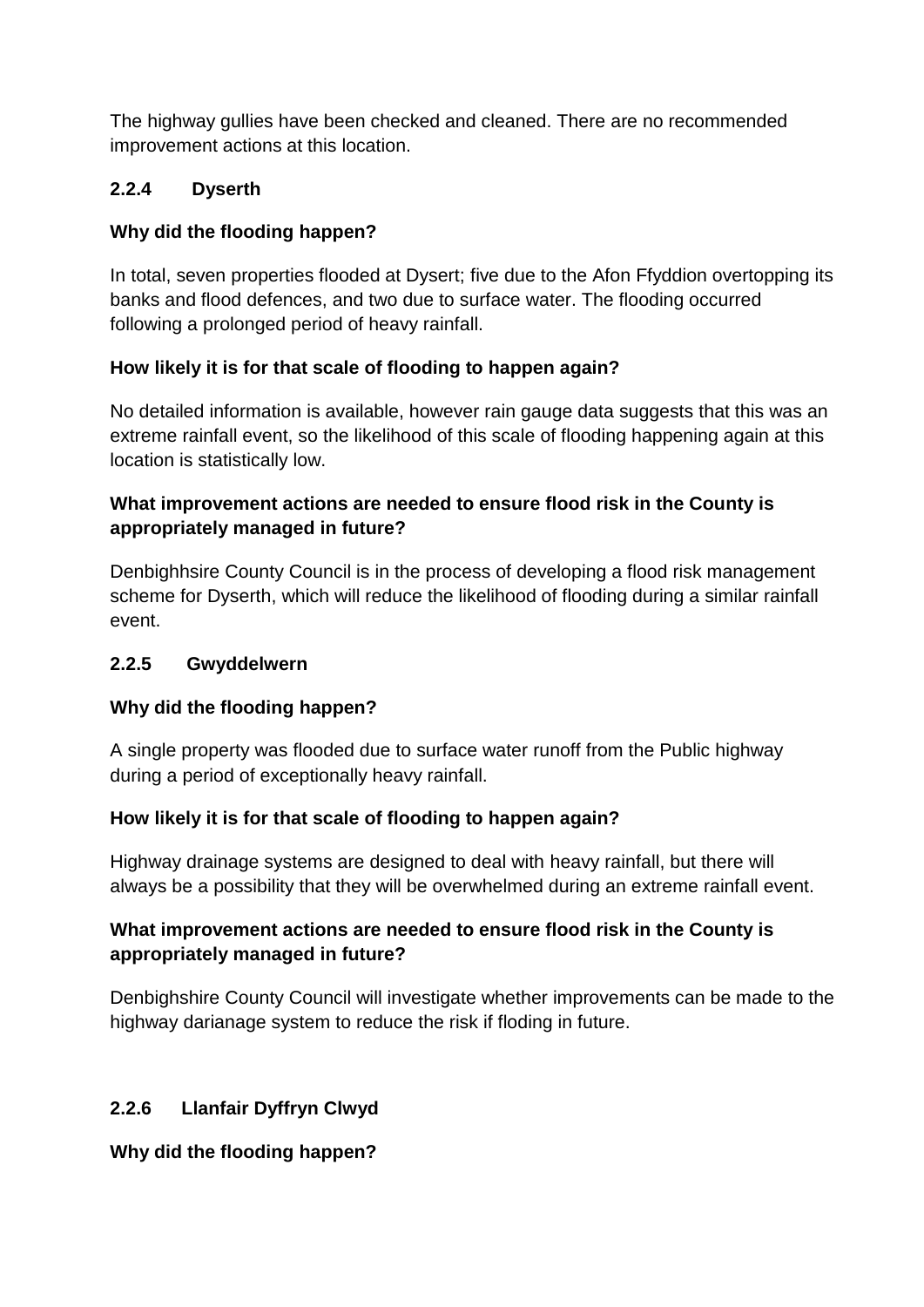Three properties were flooded when surface water ran off adjacent farmland during a priod of prolonged heavy rainfall.

#### **How likely it is for that scale of flooding to happen again?**

No detailed information is available, however rain gauge data suggests that this was an extreme rainfall event, so the likelihood of this scale of flooding happening again at this location is statistically low.

#### **What improvement actions are needed to ensure flood risk in the County is appropriately managed in future?**

Denbighshire County Council commissioned a flood risk assessment and has included this location in a project to assess how a natural flood management approach can be used to manage and reduce flood risk.

#### **2.2.7 Llangollen**

#### **Why did the flooding happen?**

A single property was flooded due to surface water runoff from the Public highway during a period of exceptionally heavy rainfall.

#### **How likely it is for that scale of flooding to happen again?**

Highway drainage systems are designed to deal with heavy rainfall, but there will always be a possibility that they will be overwhelmed during an extreme rainfall event.

## **What improvement actions are needed to ensure flood risk in the County is appropriately managed in future?**

Denbighshire County Council will investigate whether improvements can be made to the highway darianage system to reduce the risk if floding in future.

## **2.2.8 Nantglyn**

#### **Why did the flooding happen?**

A single property was flooded from multiple surface water sources during a period of exceptionally heavy rainfall.

#### **How likely it is for that scale of flooding to happen again?**

No detailed information is available, however rain gauge data suggests that this was an extreme rainfall event, so the likelihood of this scale of flooding happening again at this location is statistically low.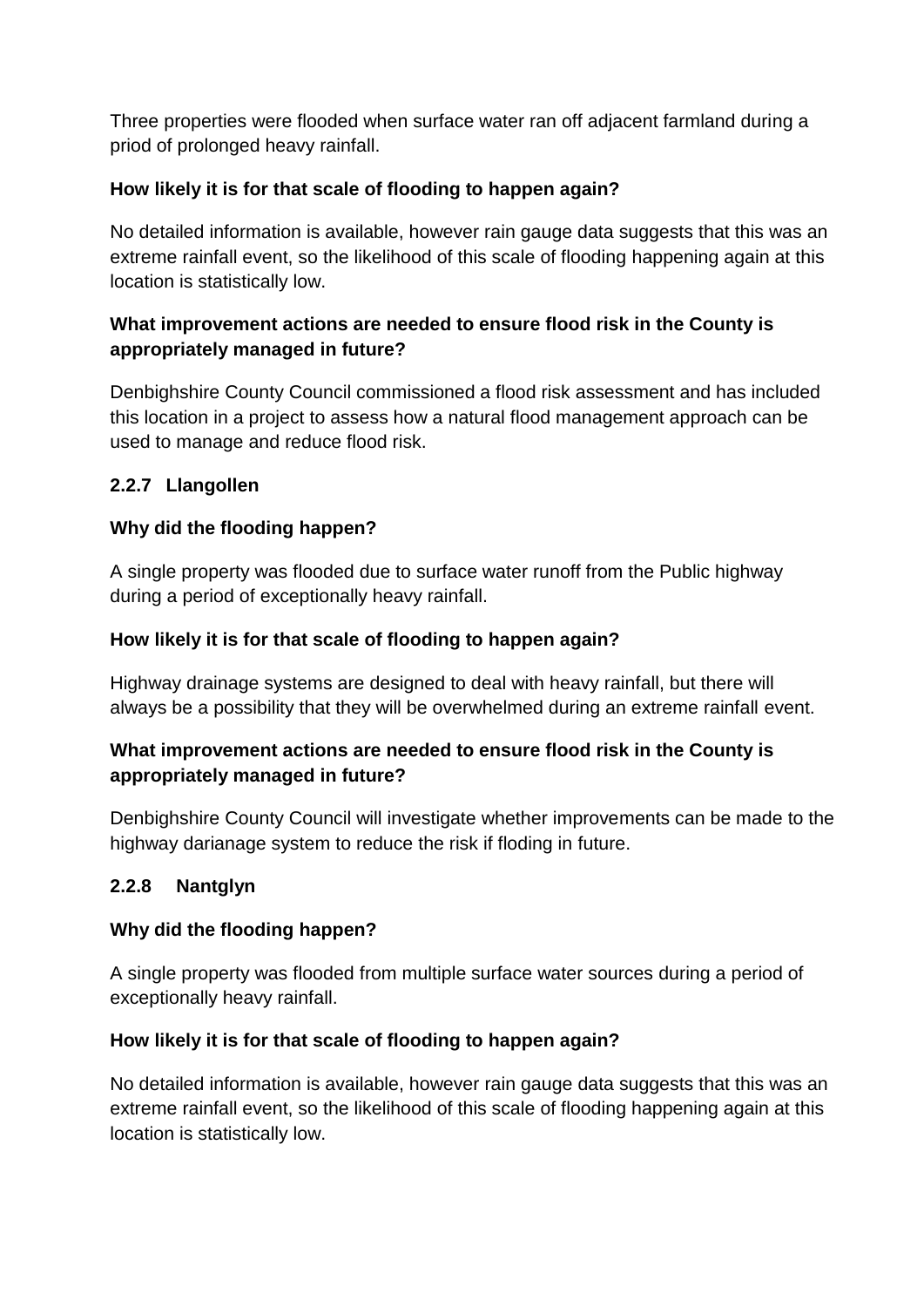# **What improvement actions are needed to ensure flood risk in the County is appropriately managed in future?**

Denbighshire County Council has carried out a flood risk assessment and has secured Welsh Government grant funding to carry out repairs and improvements to the existing drainage infrastructure.

#### **2.2.9 Prestatyn**

#### **Why did the flooding happen?**

A single property was affected by a localised surface water problem during a period of exceptionally heavy rainfall.

#### **How likely it is for that scale of flooding to happen again?**

This was an isolated incident and it is impossible to accurately determine the likelihood of a similar event happening again.

#### **What improvement actions are needed to ensure flood risk in the County is appropriately managed in future?**

The property owner has carried out measures to reduce flood risk in future.

#### **2.2.10 Meliden**

## **Why did the flooding happen?**

Two properties were flooded due to a combination of surface water and the main river overtopping its banks.

#### **How likely it is for that scale of flooding to happen again?**

No detailed information is available, however rain gauge data suggests that this was an extreme rainfall event, so the likelihood of this scale of flooding happening again at this location is statistically low.

# **What improvement actions are needed to ensure flood risk in the County is appropriately managed in future?**

Denbighshire County Council and Natural Resources Wales are to carry out further investigation into the cause of the flooding and carry out measures to reduce flood risk if appropriate.

## **2.2.11 Rhyl**

## **Why did the flooding happen?**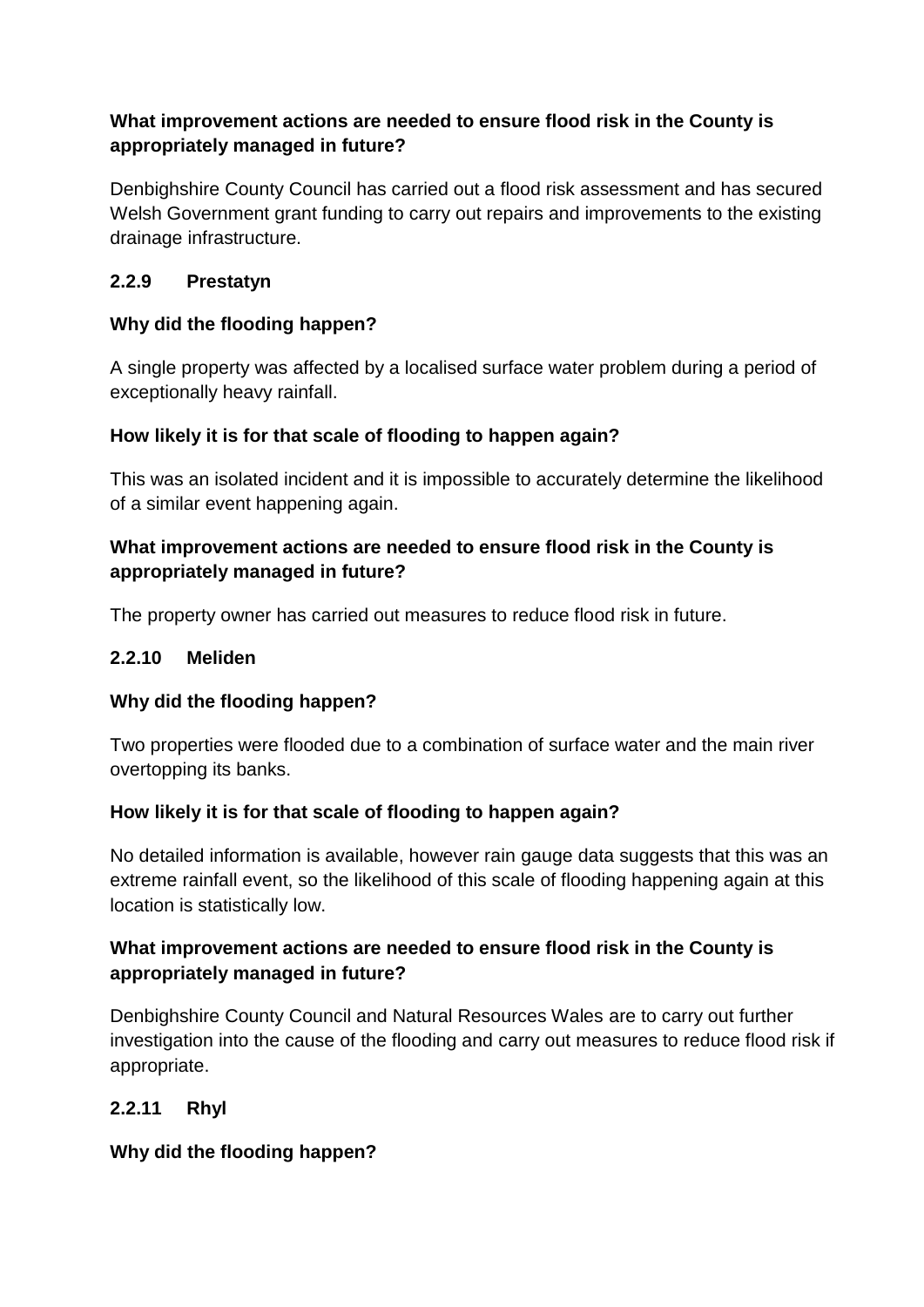Flooding affected two properties at Grange Road and a number of commercial properties at Clwyd Retail Park due to a period of exceptionally heavy rainfall.

# **How likely it is for that scale of flooding to happen again?**

No detailed information is available, however rain gauge data suggests that this was an extreme rainfall event, so the likelihood of this scale of flooding happening again at this location is statistically low.

# **What improvement actions are needed to ensure flood risk in the County is appropriately managed in future?**

Denbighshire County Council has commissioned a study to review flood risk and Grange Road and to make recommendations for improvement works. At Clwyd Retail Park, regular inspections of the surface water drainage system and receiving watercourses should take place to ensure that the system is able to operate as intended.

# **2.2.12 St Asaph**

## **Why did the flooding happen?**

Three properties flooded at Llys y Felin due to the surcharge of a Welsh Water sewer. The sewer was unable to discharge properly to the River Elwy because of high water levels in the main river during the extreme rainfall event.

## **How likely it is for that scale of flooding to happen again?**

The surcharge risk only occurs when the River Elwy is in spate, which won't always coincide with heavy rainfall conditions in the catchment that feeds the Welsh Water sewer. Therefore, it is difficult to accurately determine the lilehood of flooding happening again.

## **What improvement actions are needed to ensure flood risk in the County is appropriately managed in future?**

Denbighshire County Council and Welsh Water are working collaboratively to investigate a proposal which will reduce the likehood of surface water entering properties.

## **2.2.13 Prion**

## **Why did the flooding happen?**

A single property was flooded during due to a combination of surface water and groundwater during a period of extremely heavy rainfall.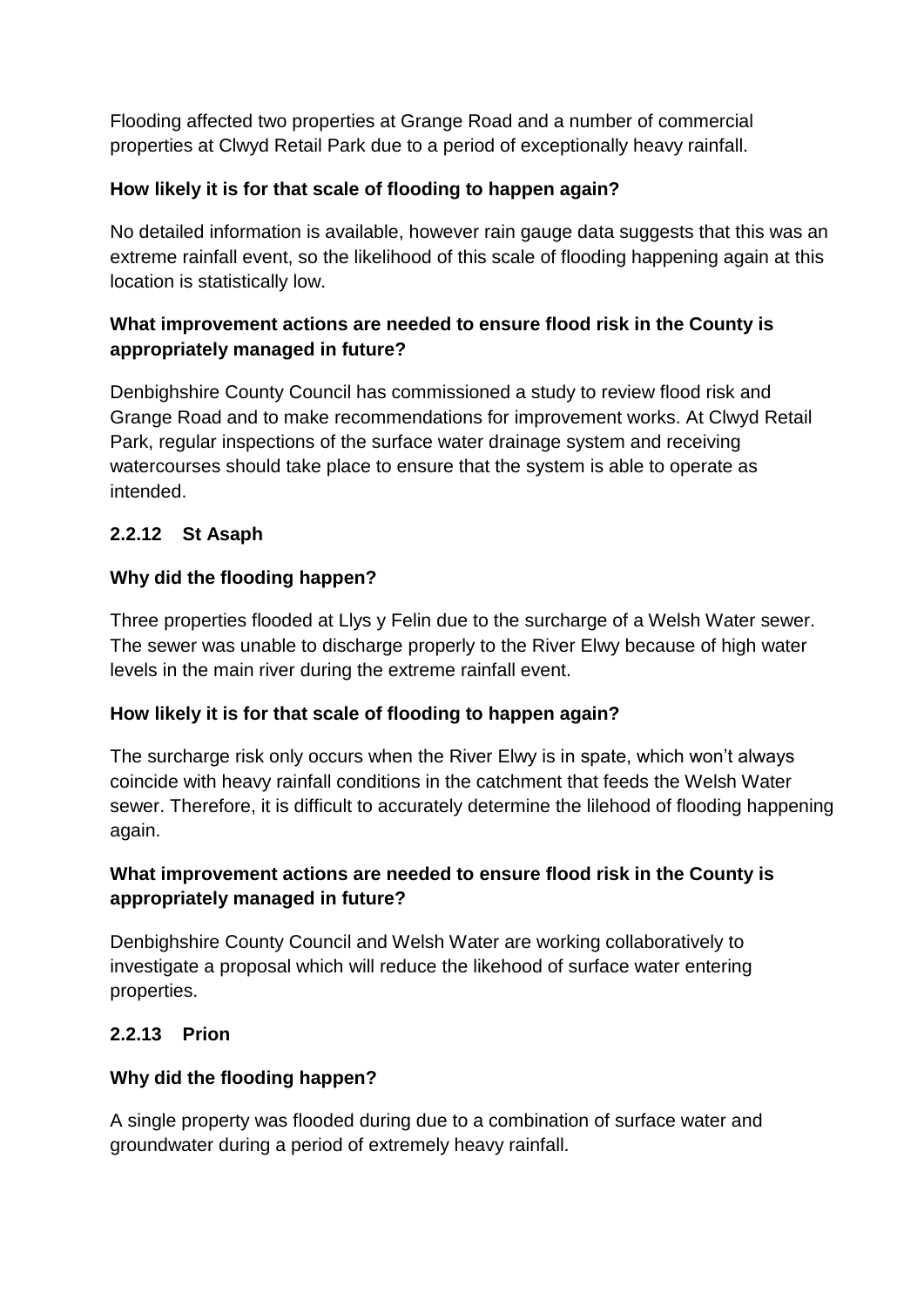#### **How likely it is for that scale of flooding to happen again?**

No detailed information is available, however rain gauge data suggests that this was an extreme rainfall event, so the likelihood of this scale of flooding happening again at this location is statistically low.

#### **What improvement actions are needed to ensure flood risk in the County is appropriately managed in future?**

Denbighshire County Council should carry out further investigation of the highway drainage system at this location and identify possible improvements.

#### **2.2.14 Llanrhaeadr**

#### **Why did the flooding happen?**

Two properties were flooded due to surface water from the public highway during a period of extremely heavy rainfall.

#### **How likely it is for that scale of flooding to happen again?**

Highway drainage systems are designed to deal with heavy rainfall, but there will always be a possibility that they will be overwhelmed during an extreme rainfall event.

#### **What improvement actions are needed to ensure flood risk in the County is appropriately managed in future?**

Denbighshire County Council should carry out further investigation of the highway drainage system at this location and identify possible improvements.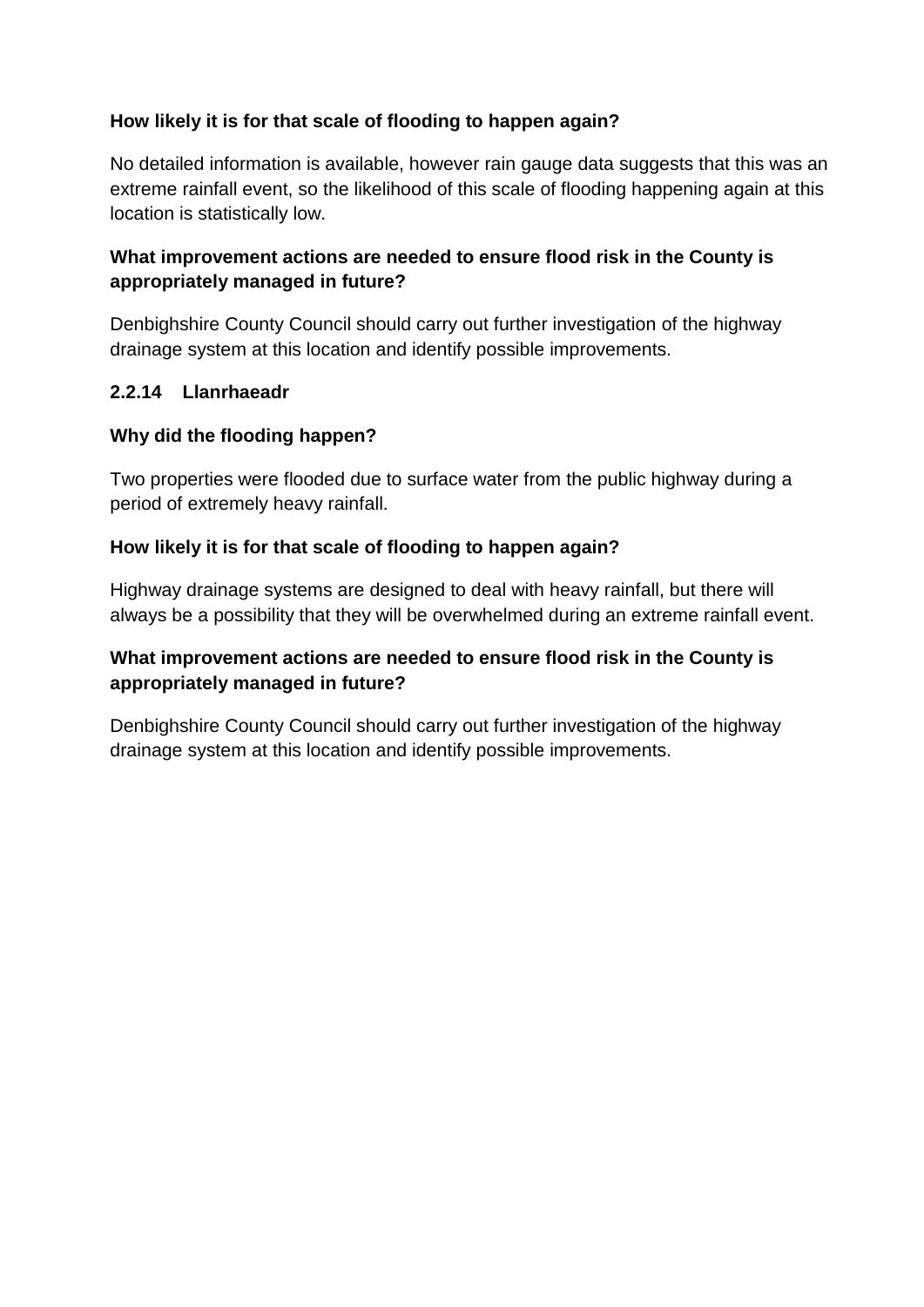#### <span id="page-17-0"></span>**3 Summary of Recommendations**

#### **Ruthin**

Recommendation 1.1 - Review performance of the Ruthin flood alleviation scheme using the new survey data to update the existing flood hydrological model for Ruthin. This will also allow a look at the impacts of climate change.

Recommendation 1.2 – Use the new survey information of defence crest levels to check current flood warning thresholds / trigger levels.

Recommendation 1.3 – If required, following the modelling, Natural Resources Wales should undertake an initial assessment to identify ways to further reduce the risk of flooding through Ruthin and/or improve the standard of protection of flooding from the River Clwyd

Recommendation 1.4 - Natural Resources Wales and DCC to work together to improve community engagement, giving consideration to a possible Community Flood Plan, and the establishment of a Flood Partnership Group.

Recommendation 1.5 – Natural Resources Wales to consider developing a flood forecasting model for Ruthin.

#### **Brookhouse, Denbigh**

The Flood Investigation Report carried out following flooding on 9th Feb 2020 made several proposals. To date no progress has been made in considering/actioning these. Natural Resources Wales' 2021 addendum report does not propose additional actions to those recommended in 2020, but the following observations are made:

#### **09/02/2020 Proposal: "***NRW to consider the viability of the implementation of a river level monitoring site on the Afon Ystrad to assist in earlier warning issued to residents.***"**

 • Consideration of the ability to provide improved warning and informing to residents, allowing additional time to prepare for flooding, could provide significant betterment at this location.

#### **09/02/2020 Proposal: "***NRW to review the hydraulic modelling to take into account the findings of this 2020 flood investigation report.***"**

 • Whilst including up to date hydrological and topographical datasets will increase confidence in the understanding of risk to the community of Brookhouse, this will most likely confirm the existing understanding and mechanisms of flooding. Consideration of improved warning and informing services to the community may result in more timely provision of service improvements at this location.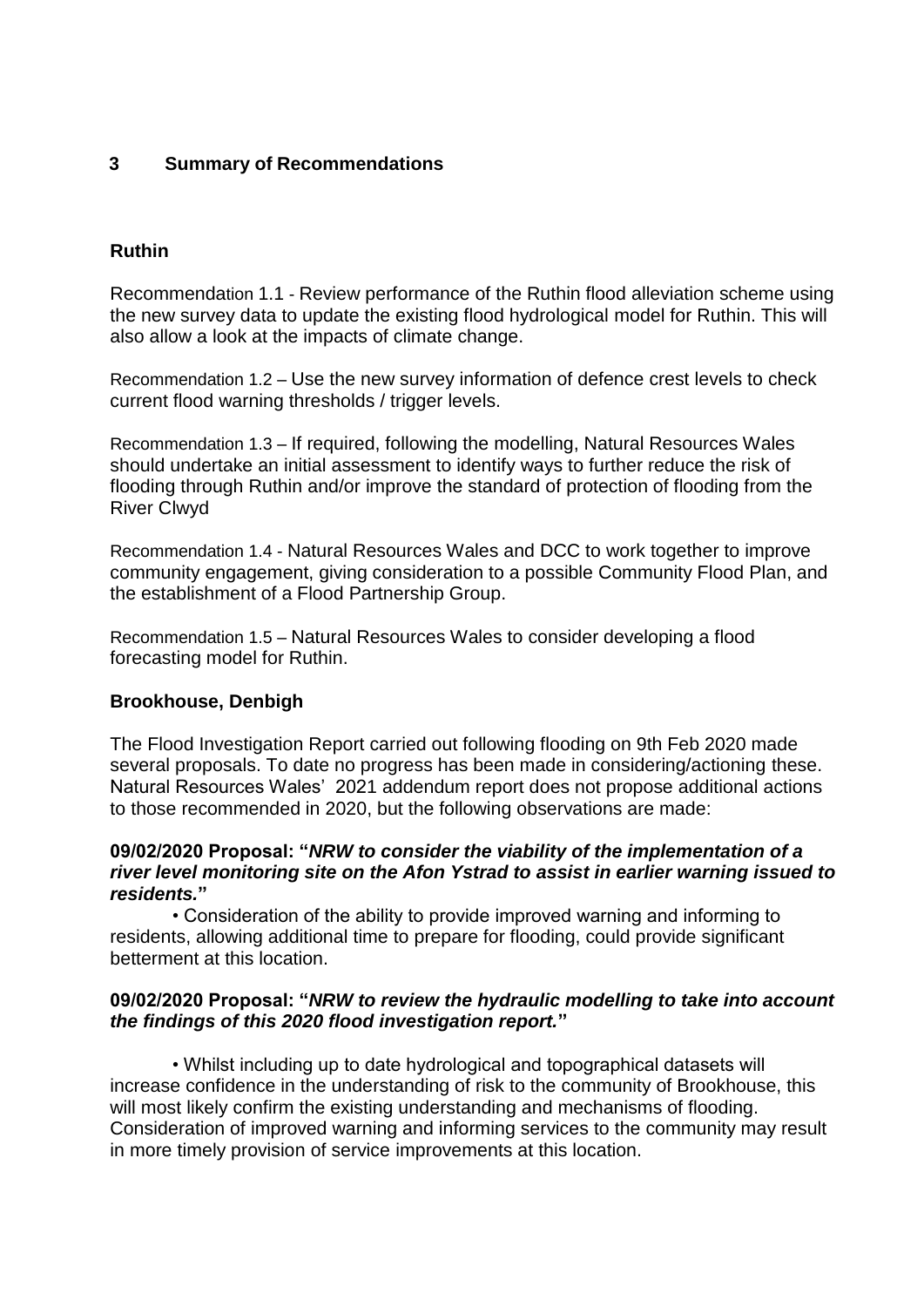#### **Llandyrnog**

It is unlikely that formal flood defences would be cost effective to defend a small number of isolated properties, which already have individual property protection installed. Natural Resources Wales continues to have discussions with affected residents regarding measures that can be carried out to reduce the risk and impacts of flooding. In addition, the Council is in discussions with residents regarding possible improvements to highway drainage in the area.

#### **Pentre Llanrhaeadr**

It might be possible to reduce flood risk by locally raising the height of the river bank adjacent to the first property referred to above. This work would require consent from Natural Resources Wales. It is also recommended that vegetation maintenance is considered, which might improve the capacity of the channel.

Carry out a survey of the river channel upstream and downstream of the flood location to check for any blockages / channel restrictions that may impact upon flow capacity.

Denbighshire County Council are to investigate possibility of carrying out a highway drainage improvement scheme to reduce the risk of surface water flooding.

#### **Loggerheads**

Natural Resources Wales should work with Denbighshire County Council Countryside Services section to investigate possible measures to reduce flood risk during extreme rainfall events.

#### **Llanarmon yn Iâl**

Natural Resources Wales should investigate whether improvement measures can be put in place to reduce flood risk during extreme rainfall events.

#### **Corwen**

Natural Resources Wales should investigate whether improvement measures can be put in place to reduce flood risk during extreme rainfall events.

#### **Rhuddlan**

It is recommended that Natural Resources Wales investigates whether improvements can be made to the main river watercourse at Pont Robin to improve capacity during extreme rainfall events.

#### **Bodelwyddan**

The drainage system in the area comprises a main river, ordinary watercourses and highway drainage. A solution to reduce flood risk is likely to be difficult to achieve, given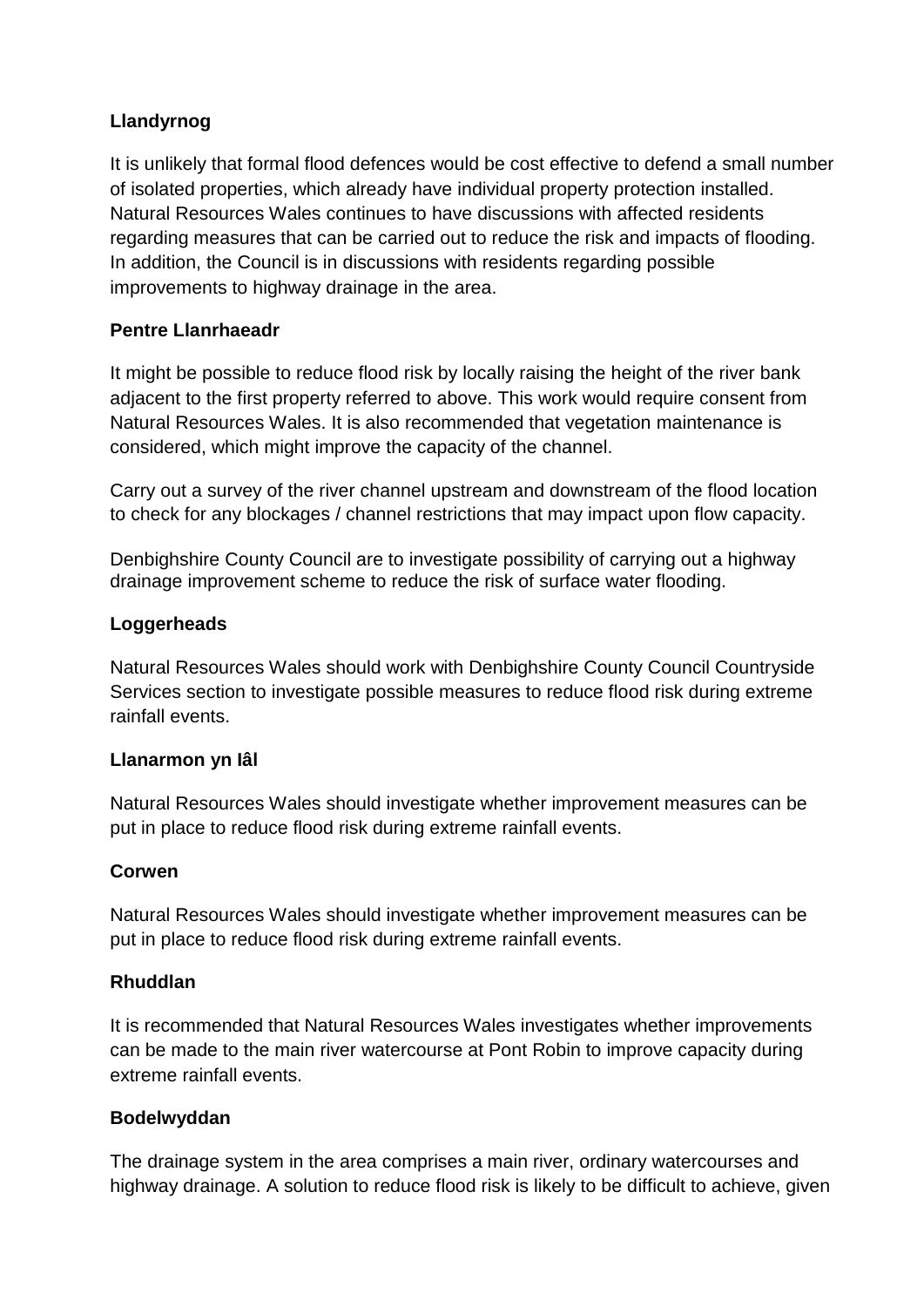the complex interactions between the various systems during extreme rainfall events. Nevertheless, it is recommended that natural Resources Wales and Denbighshire County Council work together with landowners to investigate whether improvements can be made.

## **Cyffylliog/Bontuchel**

Denbighshire County Council should investigate whether measures can be put In place to reduce the risk of a culvert blockage. The owner of the Cyffylliog property has been provided with advice regarding possible measures to reduce the likelihood and impacts of groundwater flooding.

#### **Denbigh Green**

The highway gullies have been checked and cleaned. There are no recommended improvement actions at this location.

#### **Dyserth**

Denbighshire County Council is in the process of developing a flood risk management scheme for Dyserth, which will reduce the likelihood of flooding during a similar rainfall event.

#### **Gwyddelwern**

Denbighshire County Council will investigate whether improvements can be made to the highway drainage system to reduce the risk if flooding in future.

#### **Llanfair Dyffryn Clwyd**

Denbighshire County Council commissioned a flood risk assessment and has included this location in a project to assess how a natural flood management approach can be used to manage and reduce flood risk.

#### **Llangollen**

Denbighshire County Council will investigate whether improvements can be made to the highway drainage system to reduce the risk if flooding in future.

#### **Nantglyn**

Denbighshire County Council has carried out a flood risk assessment and has secured Welsh Government grant funding to carry out repairs and improvements to the existing drainage infrastructure.

#### **Prestatyn**

The property owner has carried out measures to reduce flood risk in future.